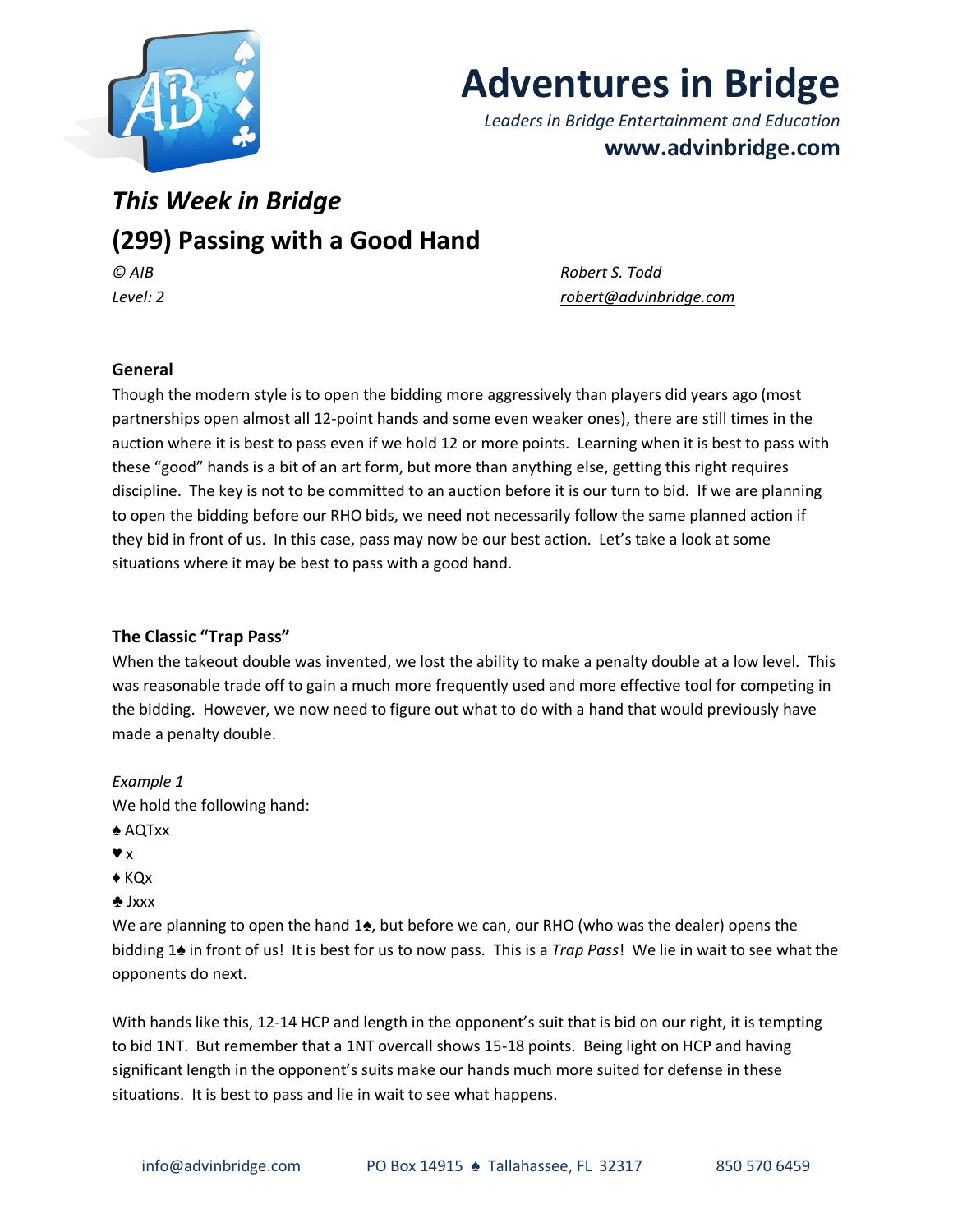

#### **The Wrong Shortness**

After our RHO opens the bidding, with values we usually enter the auction with an overcall or takeout double. We may be forced to pass when we have 12-14 points is when we hold the proper shape for a takeout double, but our RHO does not open the suit we expect (they do not open our shortness).

*Example 2*

- ♠ Kx
- ♥ Axxx
- ♦ Jxx
- ♣ KQxx

When we first pick up this hand, we plan to open the bidding 1♣. If our RHO opens the bidding with 1♠, we can still easily describe our hand by making a takeout double – showing opening values, shortness in ♠, and at least 3-card support for all the unbid suits. But if our RHO opens the bidding 1♣ (or even 1♦ or 1♥) then we have the values to take some action, but not the proper shape for doing so. In this case, it is best to pass, even though we have opening bid values.

#### **Overcalling a 4-card Suit**

When we have opening bid values, but the wrong shortness, pass is a reasonable action (the most common one). However, consider a hand with the same shape and HCP as above, but with a concentration of honors in the ♥ suit.

*Example 3* 

- ♠ Kx
- ♥ AKJx
- ♦ xxx
- ♣ KTxx

If our RHO opens the bidding 1♠, we happily make a takeout double. If our RHO opens the bidding with 1♣, we do not have the proper shape for a takeout double, nor do we have enough values to overcall 1NT. This means pass is an option, but with a good 4-card ♥ suit we may choose to overcall this suit at the 1-level. The quality of the 4-card suit is important – we do not overcall bad 4-card suits, even if we have a good hand. When we overcall a 4-card suit we have one fewer trump than partner expects. It is important not be light on trump and light on HCP. When we overcall a good 4-card suit it is best to have some extra values, usually 12-14 HCP.